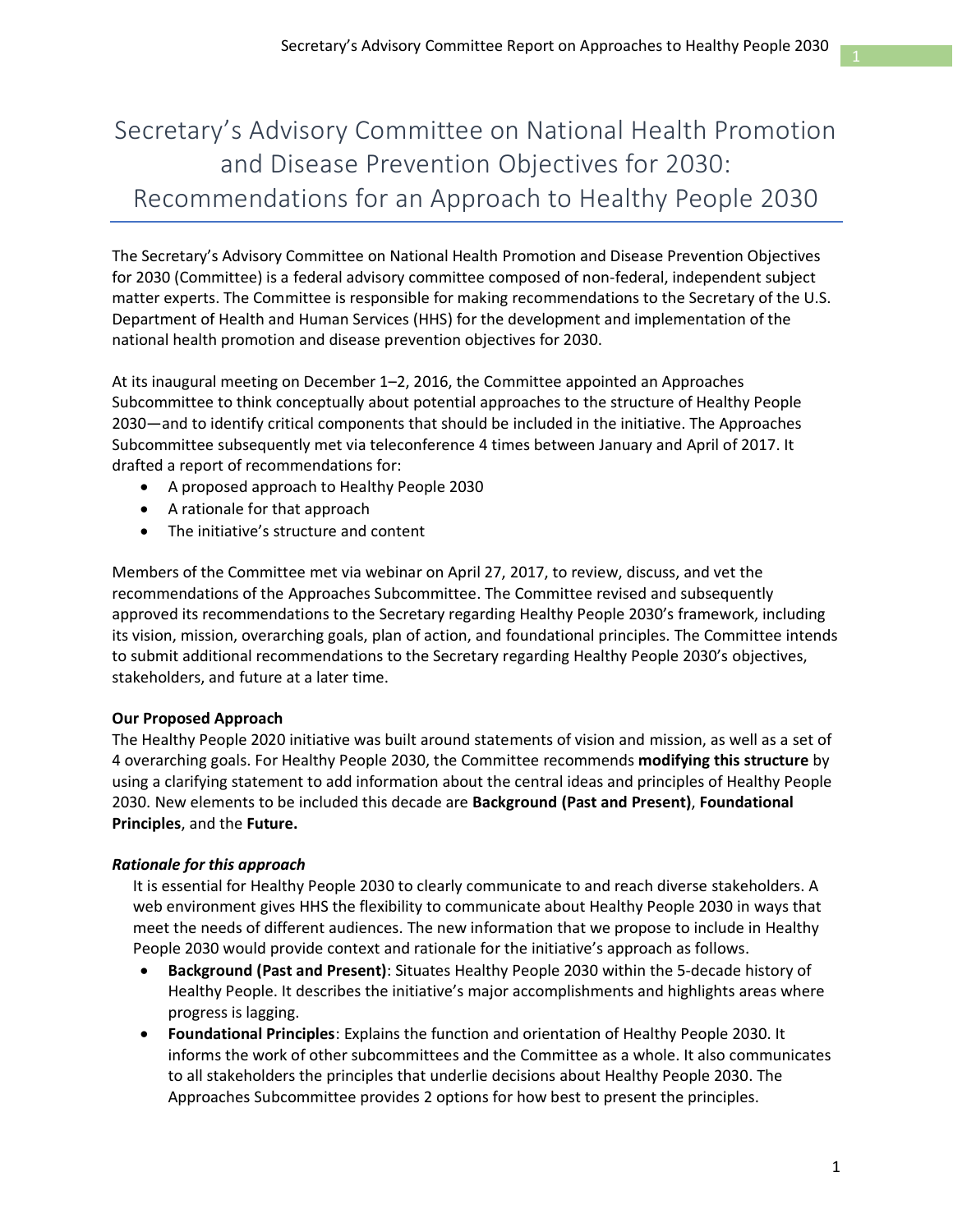• **The Future**: Informs all stakeholders about how and when progress towards Healthy People 2030 goals is assessed—and where information about such progress can be found.

#### **The Proposed Healthy People 2030 Framework**

#### **Background (Past and Present)**

Healthy People is a national effort that sets goals and objectives to improve the health and wellbeing of people in the United States.

#### *"History of the Healthy People initiative"*

Healthy People refer to <http://www.healthypeople.gov/2010/hp2020/advisory/PhaseI/sec3.htm>. Healthy People 2030 is the fifth edition of Healthy People. It aims at new challenges and builds on lessons learned from its first four decades. The initiative began in 1979, when Surgeon General Julius Richmond issued a landmark report entitled, *Healthy People: The Surgeon General's Report on Health Promotion and Disease Prevention*. <sup>1</sup> This report focused on reducing preventable death and injury. It included ambitious, quantifiable objectives to achieve national health promotion and disease prevention goals for the United States within a ten-year period (by 1990). The report was followed in later decades by the release of updated, ten-year Healthy People goals and objectives (*Healthy People 2000*, *Healthy People 2010*, and *Healthy People 2020*). For more on the history of

### *"What Healthy People contributes"*

Healthy People helps users to access data on changes in the health status of the U.S. population; these data also inform each new decade's goals and objectives. Communities across the U.S. adopt Healthy People goals and objectives. They may alter the goals and objectives to meet their own needs, and/or use them to set priorities for their region and population groups. Healthy People priorities are those aspects of health that are the most critical to overall health and well-being and can be improved using our available knowledge.

Since the Healthy People initiative was first launched, the United States has made significant progress. Achievements include reducing major causes of death such as heart disease and cancer; reducing infant and maternal mortality; reducing risk factors like tobacco smoking, hypertension, and elevated cholesterol; and increasing childhood vaccinations. During these decades, the importance of collaborating across agencies at the national and state levels and with the private and public health sectors has been demonstrated.

A key lesson is that a widely accessible plan containing achievable goals and objectives can guide the action of stakeholders to improve health. It is important to monitor progress on Healthy People goals and objectives, and to share high quality data and feedback on progress with stakeholders and the public. In addition, we have learned that significant changes (e.g., reduced rates of smoking) may be difficult, but are achievable through persistent effort. Although much progress has been made, the United States lags behind other Organisation for Economic Co-operation and Development (OECD) countries on key measures of health and well-being , including life expectancy, infant mortality, and obesity, despite having the highest percentage of GDP spent on health. A challenge for Healthy People 2030 is to guide the United States in achieving our population's full potential for health and well-being so that we are second to none among developed countries.

<sup>1</sup> USA. Department of Health, Education and Welfare. (1979). *Healthy People: The Surgeon General's Report on Health Promotion and Disease Prevention 1979*.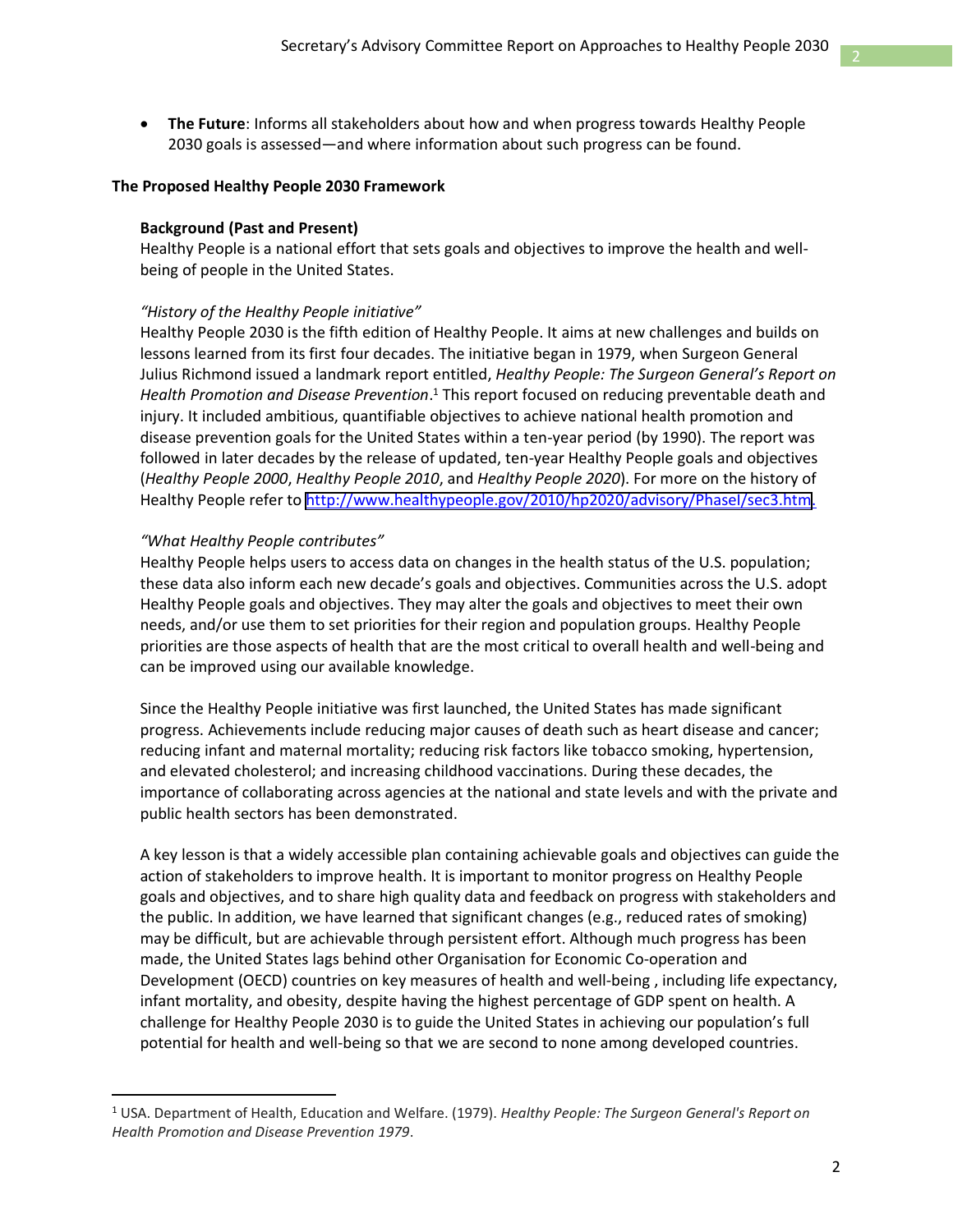# **Vision**

*"Where we are headed"*

A society in which all people achieve their full potential for health and well-being across the lifespan.

# **Mission**

 $\overline{a}$ 

*"Why we are here"*

To promote and evaluate the nation's efforts to improve the health and well-being of its people.

# **Foundational Principles**

*"What guides our actions"*

Foundational Principles explain the thinking that guides decisions about Healthy People 2030.

- Health and well-being of the population and communities are essential to a **fully functioning, equitable society**.
- Achieving the full potential for health and well-being for all provides **valuable benefits to society**, including lower health care costs and more prosperous and engaged individuals and communities.
- Achieving health and well-being requires **eliminating health disparities**, **achieving health equity**, and **attaining health literacy**. 2
- **EXTE:** Healthy physical, social and economic environments strengthen the potential to achieve health and well-being.
- Promoting and achieving the nation's health and well-being is a **shared responsibility** that is distributed among all stakeholders at the national, state, and local levels, including the public, profit, and not-for-profit sectors.
- Working to attain the full potential for health and well-being of the population is a component of **decision-making and policy formulation** across all sectors.
- Investing to maximize health and well-being for the nation is a critical and efficient use of resources.

<sup>2</sup> *Health literacy is the alignment of available health information and services in a society with people's capacities to find, understand, and use health information and services for informed decisions and actions.*

<sup>[</sup>AHRQ: [https://www.ahrq.gov/professionals/clinicians-providers/resources/health-literacy.html;](https://www.ahrq.gov/professionals/clinicians-providers/resources/health-literacy.html) National Action Plan to Improve Health Literacy: [https://health.gov/communication/initiatives/health-literacy-action-plan.asp;](https://health.gov/communication/initiatives/health-literacy-action-plan.asp) CDC Understanding Health Literacy [https://www.cdc.gov/healthliteracy/learn/Understanding.html;](https://www.cdc.gov/healthliteracy/learn/Understanding.html) U.S. Department of Health and Human Services. 2000. *Healthy People 2010*. Washington, DC: U.S. Government Printing Office. Originally developed for Ratzan SC, Parker RM. 2000. Introduction. In *National Library of Medicine Current Bibliographies in Medicine: Health Literacy*. Selden CR, Zorn M, Ratzan SC, Parker RM, Editors. NLM Pub. No. CBM 2000-1. Bethesda, MD: National Institutes of Health, U.S. Department of Health and Human Services.